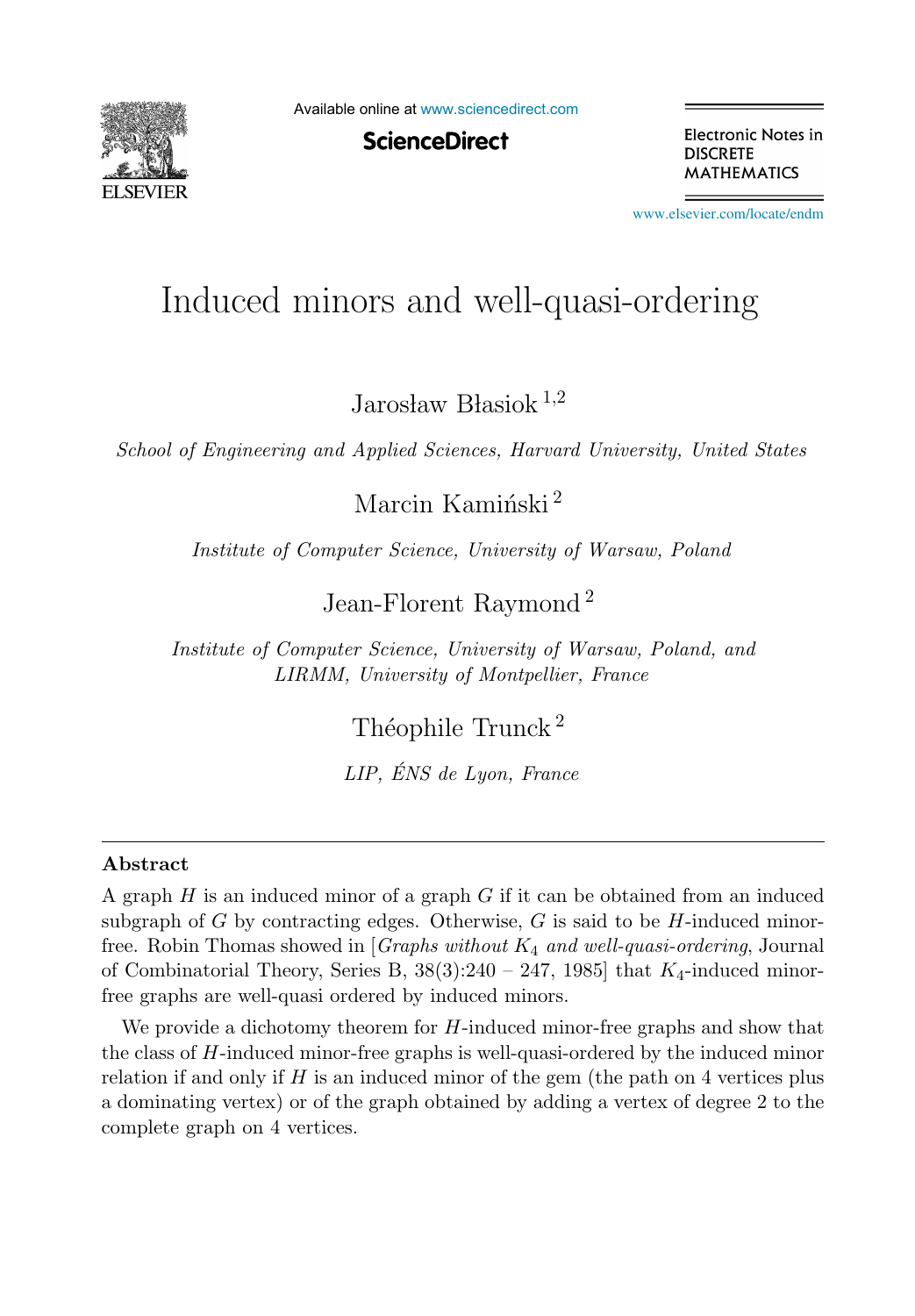Similar dichotomy results were previously given by Guoli Ding in [*Subgraphs and well-quasi-ordering*, Journal of Graph Theory, 16(5):489–502, 1992] for subgraphs and Peter Damaschke in [*Induced subgraphs and well-quasi-ordering*, Journal of Graph Theory, 14(4):427–435, 1990] for induced subgraphs.

*Keywords:* Well-quasi-ordering, induced minors, combinatorial dichotomies.

### **1 Introduction**

A well-quasi-order (wqo for short) is a quasi-order which contains no infinite decreasing sequence, nor an infinite collection of pairwise incomparable elements (called an *antichain*). One of the most important results in this field is arguably the theorem by Robertson and Seymour which states that graphs are well-quasi-ordered by the minor relation [\[14\]](#page-4-0). Other natural containment relations are not so generous; they usually do not wqo all graphs. In the last decades, much attention has been brought to the following question: given a partial order  $(S, \preceq)$ , what subclasses of S are well-quasi-ordered by  $\preceq$ ? For instance, Fellows et al. proved in [\[7\]](#page-4-0) that graphs with bounded feedback-vertexset are well-quasi-ordered by topological minors. Other papers considering this question include  $[1, 3-6, 8, 9, 13, 15]$  $[1, 3-6, 8, 9, 13, 15]$  $[1, 3-6, 8, 9, 13, 15]$  $[1, 3-6, 8, 9, 13, 15]$  $[1, 3-6, 8, 9, 13, 15]$  $[1, 3-6, 8, 9, 13, 15]$  $[1, 3-6, 8, 9, 13, 15]$  $[1, 3-6, 8, 9, 13, 15]$  $[1, 3-6, 8, 9, 13, 15]$ .

One way to approach this problem is to consider graph classes defined by excluded substructures. In this direction, Damaschke proved in [\[4\]](#page-4-0) that a class of graphs defined by one forbidden induced subgraph  $H$  is wq by the induced subgraph relation iff  $H$  is the path on four vertices. Similarly, a bit later Ding proved in [\[5\]](#page-4-0) an analogous result for the subgraph relation. Other authors also considered this problem (see for instance  $[2,10,11]$ ). In this paper, we provide the answer to the same question for the induced minor relation, which we denote  $\leq_{\text{im}}$ . Before stating our main result, let us introduce two graphs which play a major role in this paper:  $K_4$  is obtained by adding a vertex of degree two to  $K_4$  and the gem by adding a dominating vertex to  $P_4$ . (cf. Figure [1\)](#page-2-0).

 $^{\rm 1}$  This work was done while the author was a student at Institute of Computer Science, University of Warsaw, Poland.

<sup>&</sup>lt;sup>2</sup> The research was partially supported by the Foundation for Polish Science (Jarosław Blasiok and Marcin Kamiński), the (Polish) National Science Centre grant SONATA  $UMO-2012/07/D/ST6/02432$  (Marcin Kamin'ski and Jean-Florent Raymond), and by the Warsaw Center of Mathematics and Computer Science (Jean-Florent Raymond and Théophile Trunck). Emails: jblasiok@g.harvard.edu, mjk@mimuw.edu.pl, jean-florent.raymond@mimuw.edu.pl, and theophile.trunck@ens-lyon.org.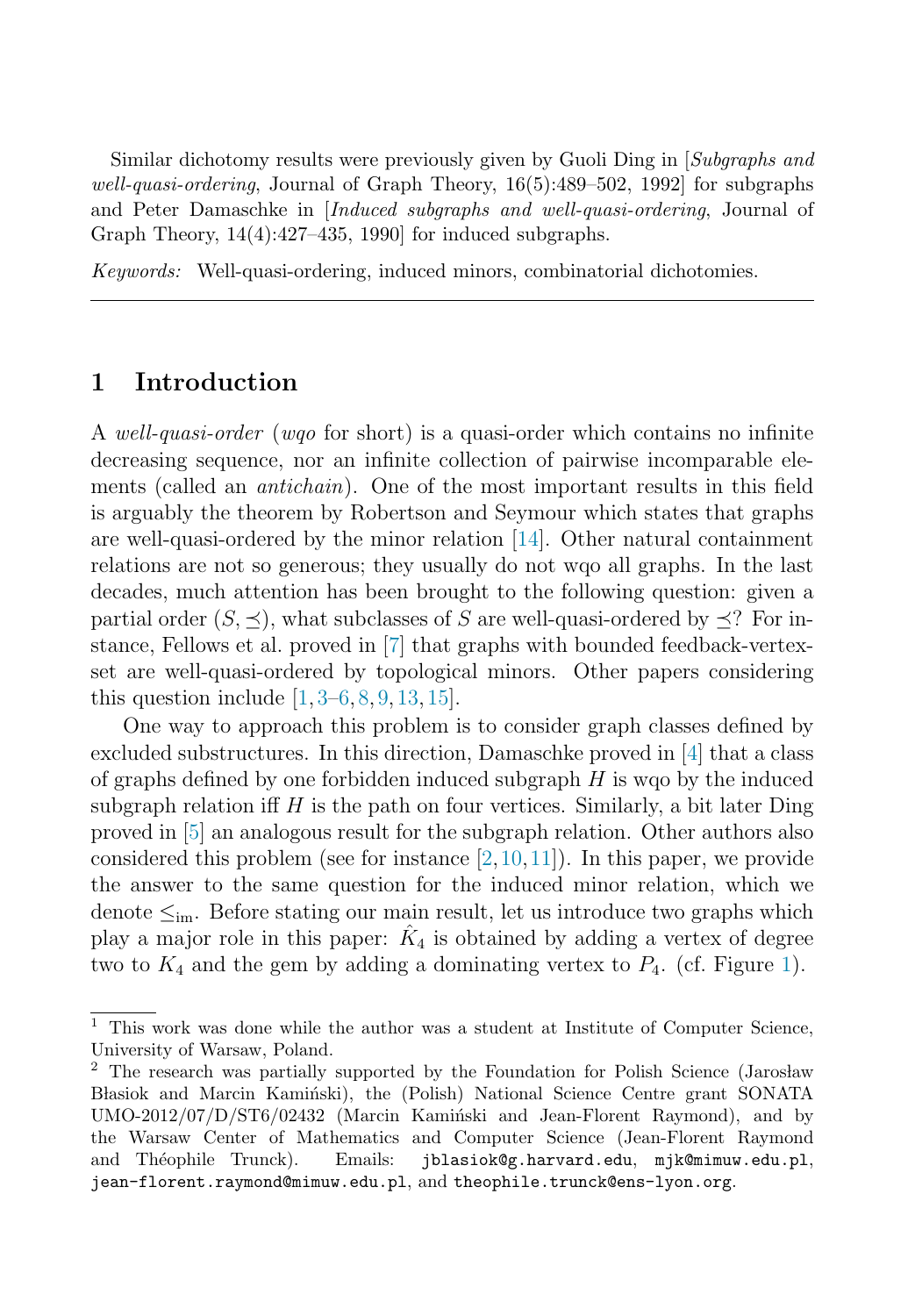

<span id="page-2-0"></span>Fig. 1. The graph  $\hat{K}_4$  (on the left) and the gem (on the right).

# **2 Induced minors and well-quasi-ordering**

Our main result is the following.

**Theorem 2.1 (Dichotomy Theorem)** Let H be a graph. The class of Hinduced minor-free graphs is wqo by  $\leq_{\text{im}}$  iff  $H \leq_{\text{im}} K_4$  or  $H \leq_{\text{im}}$  gem.

Our proof naturally has two parts: for different values of  $H$ , we need to show wqo of  $H$ -induced minor-free graphs or exhibit an  $H$ -induced minor-free infinite antichain. Due to space limitations, we only present the main ideas of the proof of the dichotomy theorem.

### 2.1 Classes that are wqo

The following two theorems describe the structure of graphs with  $H$  forbidden as an induced minor, when H is  $K_4$  and the gem, respectively.

**Theorem 2.2 (Decomposition of**  $K_4$ **-induced minor-free graphs)** Let G be a 2-connected graph of  $\operatorname{Excl}_{im}(\hat{K}_4)$ . Then:

- either  $G \nless_{\text{im}} K_4$ ;
- or  $G$  is a subdivision of a graph on at most  $9$  vertices;
- or  $V(G)$  has a partition  $(C, M)$  such that  $G[C]$  is an induced cycle,  $G[M]$ is a complete multipartite graph and every vertex of  $C$  is either adjacent in  $G$  to all vertices of  $M$ , or to none of them.

**Theorem 2.3 (Decomposition of** gem**-induced minor-free graph)** Let G be a 2-connected gem-induced minor-free graph. Then G has a subset  $X \subseteq$  $V(G)$  of at most six vertices such that every connected component of  $G \setminus X$  is either a cograph, or a path whose internal vertices are of degree two in G.

Using these structural results, we are able to show the wqo of the two classes with respect to induced minors.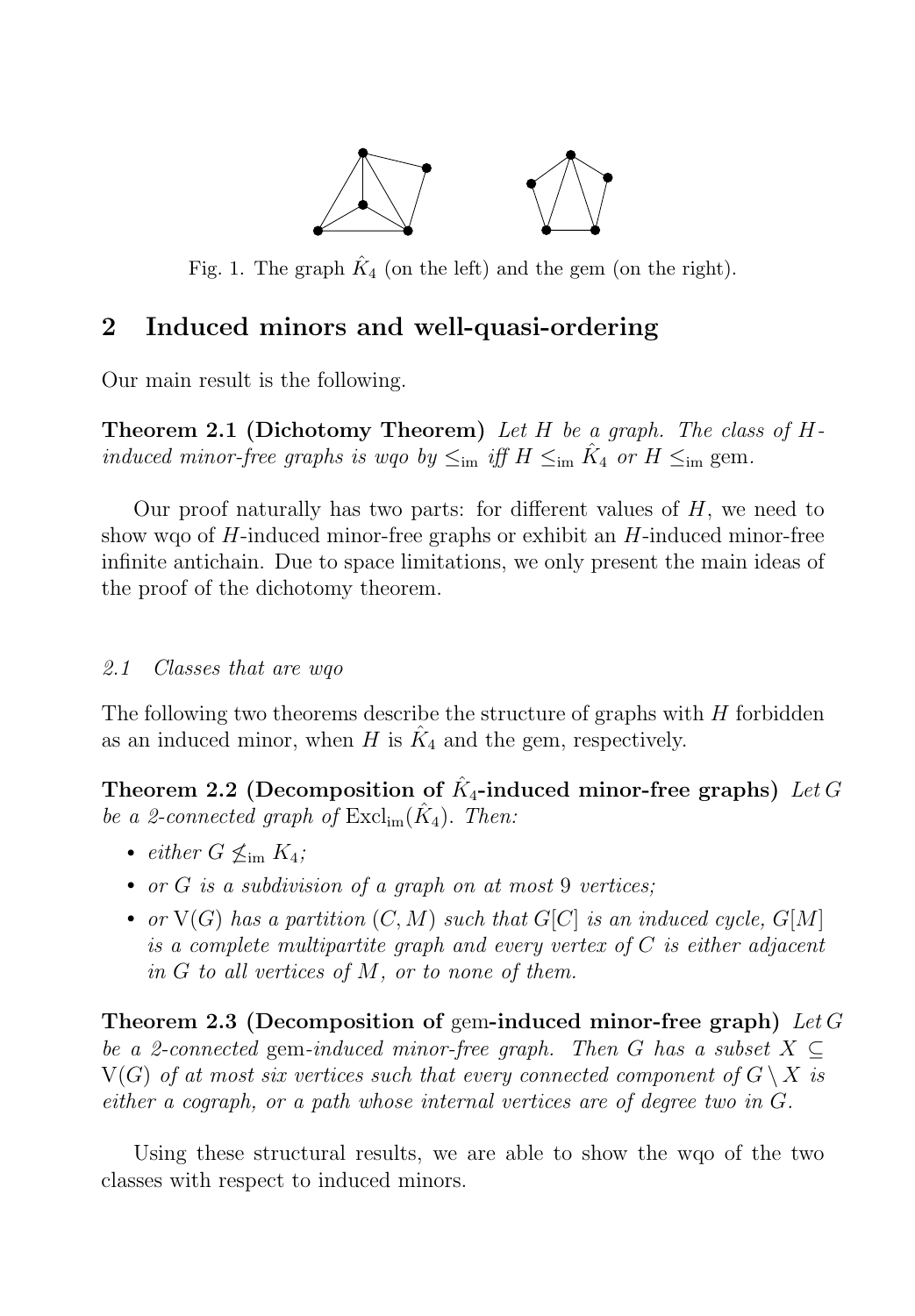#### 2.2 Classes that are not wqo

For classes not covered by previous subsection, that is for any graph  $H$  which is not an induced minor of one of  $K_4$  and gem, we need to show that the H-induced minor-free graphs are not wqo by  $\leq_{\text{im}}$ . The idea is to consider an infinite antichain for induced minors, and to show that infinitely many of its elements are H-induced minor-free. Let  $\overline{G}$  denote the complement of any graph G. Using the infinite antichain  $\{\overline{C_n}\}_n\geq 6$ , we are able to prove the following lemma.

**Lemma 2.4** If the class of H-induced minor-free graphs is wgo by  $\leq_{\text{im}}$ , then H is disjoint union of paths.

Using Lemma 2.4 and two antichains introduced in [\[6\]](#page-4-0) and in [\[12\]](#page-4-0), we can deduce the following properties of  $\overline{H}$ . (Let cc(G) denote the number of connected components of a graph G.)

**Lemma 2.5** If H-induced minor-free graphs are wgo by  $\leq_{\text{im}}$ , then (a)  $\overline{H}$  has at most 4 connected components; (b) the largest connected component of  $\overline{H}$  has at most 4 vertices; (c) if  $cc(\overline{H})=3$  then  $|V(H)| \leq 5$ ; and (d) if  $cc(\overline{H})=4$ then  $|V(H)| \leq 4$ .

Table 1 enumerates all the possible cases for  $\overline{H}$ , where each line corresponds to a fixed number of vertices and each column to a fixed value of  $\operatorname{cc}(H)$ . A gray cell means that either that no such graph exists, or that the cell corresponds to cases where H-induced minor-free graphs are not wqo by  $\leq_{\text{im}}$  (according to Lemma 2.5). The complement of any of the twelve remaining graphs can easily be shown to be induced minor of  $K_4$  or gem.

| $ V(H)  \setminus \operatorname{cc}(\overline{H})$ | 1     | $\overline{2}$ | 3                                    | 4   | $\geq 5$          |
|----------------------------------------------------|-------|----------------|--------------------------------------|-----|-------------------|
|                                                    | $K_1$ |                |                                      |     | (a)               |
| 2                                                  | $K_2$ | $2 \cdot K_1$  |                                      |     | (a)               |
| 3                                                  | $P_3$ | $K_2 + K_1$    | $3 \cdot K_1$                        |     | (a)               |
| 4                                                  | $P_4$ | $P_3 + K_1$    | $K_2 + 2 \cdot K_1 \mid 4 \cdot K_1$ |     | (a)               |
| 5                                                  | (b)   |                | $P_4 + K_1 \mid P_3 + 2 \cdot K_1$   | (d) | $\left( a\right)$ |
| $\geq 6$                                           | (b)   | (b)            | $\left( \mathrm{c} \right)$          | d)  | $\left( a\right)$ |

Table 1

If H-induced minors-free graphs are wqo by  $\leq_{\text{im}}$ , then  $\overline{H}$  belongs to this table.